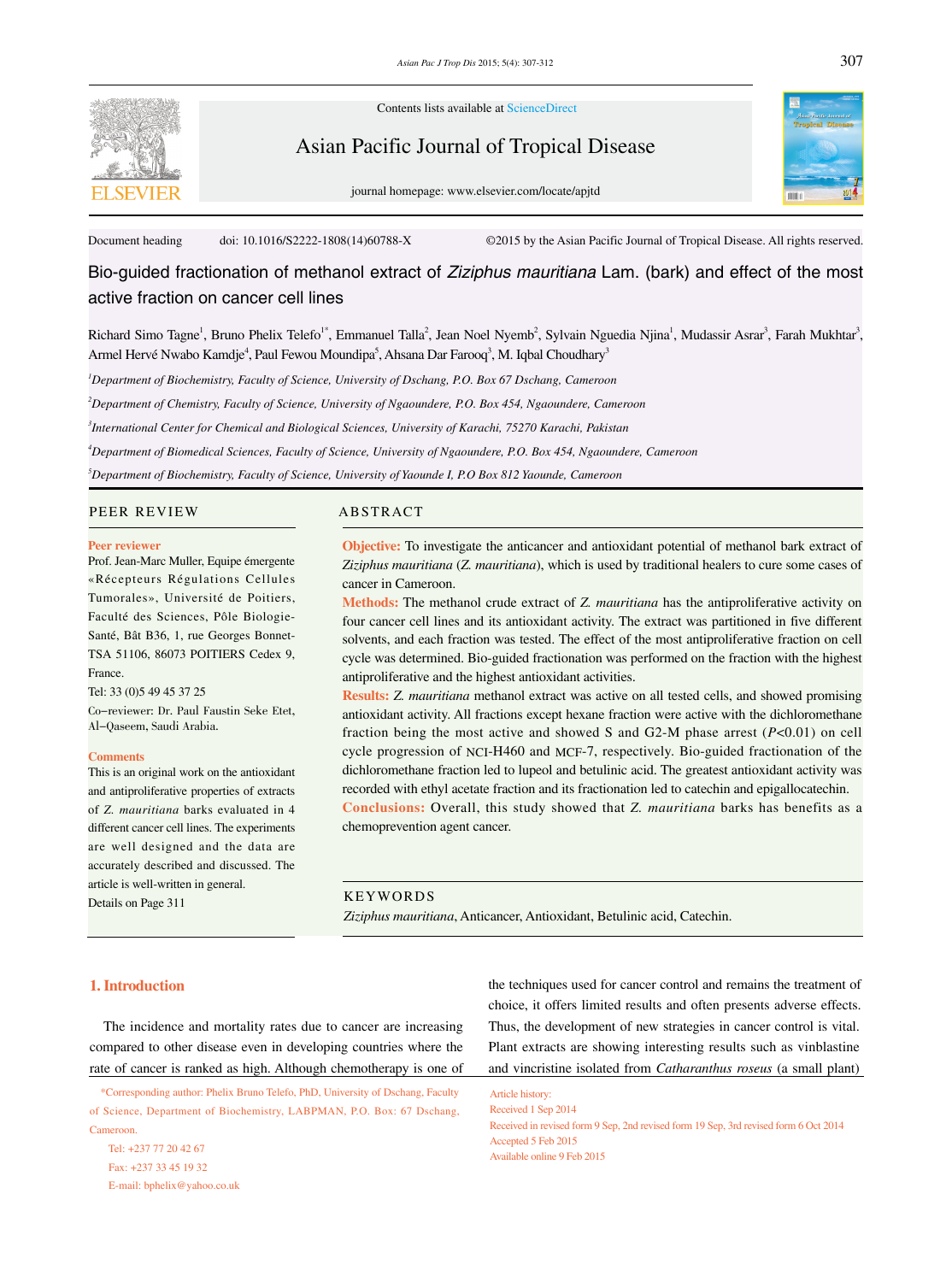used in the treatment of various types of cancer[1].

 *Ziziphus mauritiana* (*Z. mauritiana*) (Rhamnaceae) is a plant widely distributed in warm-temperate and sub-tropical regions throughout the world. In Nigeria, its fruits are traditionally applied on cuts and ulcers; used as anodyne, sedative, tonic anticancer, potent wound healer and against asthma. In India, the leaves are used in the treatment of asthma, fever[2], dysentery, liver ailments, pulmonary ailments and healing of fresh wounds[3]. The roots are used to prevent skin diseases, whereas its seeds are sedative and effective against nausea, vomiting and abdominal pains associated with pregnancy[4]. Its aqueous ethanol seed extract was found to markedly inhibit the proliferation of HL-60 cells, and induced apoptosis in a dose-dependent manner[5]. Extracts from the fruits and leaves exhibited antioxidant activity, while pulp was cytotoxic against different cancer cell lines[5]. In Northern Cameroon traditional healers use it for the treatment of incurable wounds, diabetes, lung, breast and prostate cancer (unpublished data). Although little information on its ethno-pharmacological is available in Cameroon, there is no scientific basis of its use in the treatment of cancer. However large sections of the population in northern Cameroon continue to rely on medicinal plants and herbal medicines as primary health care. It would be interesting to scientifically investigate the therapeutic properties of *Z. mauritiana*. This study was carried out to evaluate through bio-guided fractionation assay, the antiproliferative effect of methanol crude extracts of *Z. mauritiana* barks on cancer cell lines including MCF-7, PC3, HeLa, and NCI-H460 and its antioxidant properties.

# **2. Materials and methods**

# *2.1. Extract preparation*

 The fresh barks of *Z. mauritiana* identified by the National Herbarium as 8868/SER/Cam were collected during May 2013 in the Adamawa region of Cameroon and dried at room temperature. Ground and powdered dried barks (500 g) were macerated daily with methanol (3 L) at room temperature for 3 d. The resulting methanol residue was evaporated at 40°°C using rotary evaporator and stored at -20 °C until further use.

# *2.2. Antiproliferative effect of Z. mauritiana*

 The antiproliferative activity of the methanol crude extract and fractions of *Z. mauritiana* were evaluated against four cell line panels consisting of NCI-H460 (lung cancer), MCF7 (breast cancer), PC3 (prostate cancer), HeLa (cervix cancer cell) and normal cell 3T3 (mouse cervical cells) using the sulforhodamine-B (SRB) assay[6]. The cell lines were routinely maintained as monolayer cell cultures in Roswell Park Memorial Institute medium containing fetal bovine serum (10%), and 1% of glutamine, penicillin and streptomycin solution.

 The viability of the cells was determined by the trypan blue exclusion method with haemocytometer. Briefly, 100 µL of cell suspension (1 000 cells/well for MCF-7and HeLa, 7 500 cells/well for NCI-H460 and PC3, and 5000 cells/well for 3T3) were plated in each well of 96-well plates, and incubated for 24 h at 37 °C in a humidified  $CO<sub>2</sub> (5%)$  incubator. The stock solutions of methanol extract and fractions were prepared in dimethyl sulfoxide (DMSO) as a vehicle and various dilutions of the ethanol crude extract and fractions (250, 100, 50, 20, 10 and 2 µg/mL), were added (100 μL) in each well. After 48 h of incubation, cold(4°°C) trichloroacetic acid (50%, 50 μL) was added gently and left for 30 min at room temperature, followed by washing with distilled water and drying overnight at room temperature. To each well, SRB solution (0.4% w/v in 1% acetic acid, 100 μL) was added and after 10 min, the unbound stain was washed off with acetic acid (1%) and air-dried at room temperature. The protein bound stain was solubilized with trisbase (pH 10.2) with shaking for 5 min followed by the measures of the absorbance at 515 nm using a microplate reader. The absorbance for the blanks including blank test substance and control (without drug) were used to calculate the growth inhibitory effect of the extract and fractions.  $GI<sub>50</sub>$  which was the concentration of the extract or Doxorubicin causing 50% growth inhibition of cells was determined.

# *2.3. Antioxidant activities*

# *2.3.1. DPPH free radical-scavenging assay*

 The antiradical activities of the plant extracts and gallic acid (as a reference) were determined using 1, 1-diphenyl-2-picrylhydrazyl (DPPH), which is a stable free radical[7]. The solubilized test substances in dimethylsulfoxide (DMSO) were miscible in all proportions with water, while the DPPH was prepared in ethanol. Five microliters of each test substance was allowed to react with 95 µL of DPPH (300 µmol/L) at 37 °C for 30 min in a 96-well plate and absorbance was measured at 515 nm using an ELISA microplatereader (SpectraMax-340 Molecular Devices, USA). The radicalscavenging activity of the samples was determined in comparison with the vehicle control group (DMSO) and the inhibition (I%) of the free radical DPPH was calculated as follows:

 $I\% = (1 - A_{sample}/A_{blank}) \times 100$ 

Where  $A<sub>blank</sub>$  is the absorbance of the control reaction (containing all reagents except the test sample), and A<sub>sample</sub> is the absorbance of the extracts/reference.

# *2.3.2. Nitric oxide scavenging ability*

 The nitric oxide scavenging ability was determined according to the modified method described by Hossain *et al*[8]. Briefly, the reaction mixture (150 µL) contained 12 µL of test sample (1.0 mmol/ L in DMSO), 38 µL of potassium phosphate buffer (10 mmol/L, pH 7.4) and 100 µL of sodium nitroprusside (10 mmol/L). Following incubation at 25°°C for 150 min, 50 µL of sulfanilic acid reagent (0.33% in 20% glacial acetic acid) was added and allowed to stand for 5 min. To all the tubes,  $50 \mu L$  of N-(1-naphthyl) ethylenediamine dihydrochloride (0.1% w/v) was added, stirred, and allowed to stand for 1-2 min. The absorbance of pink-colored chromophore solution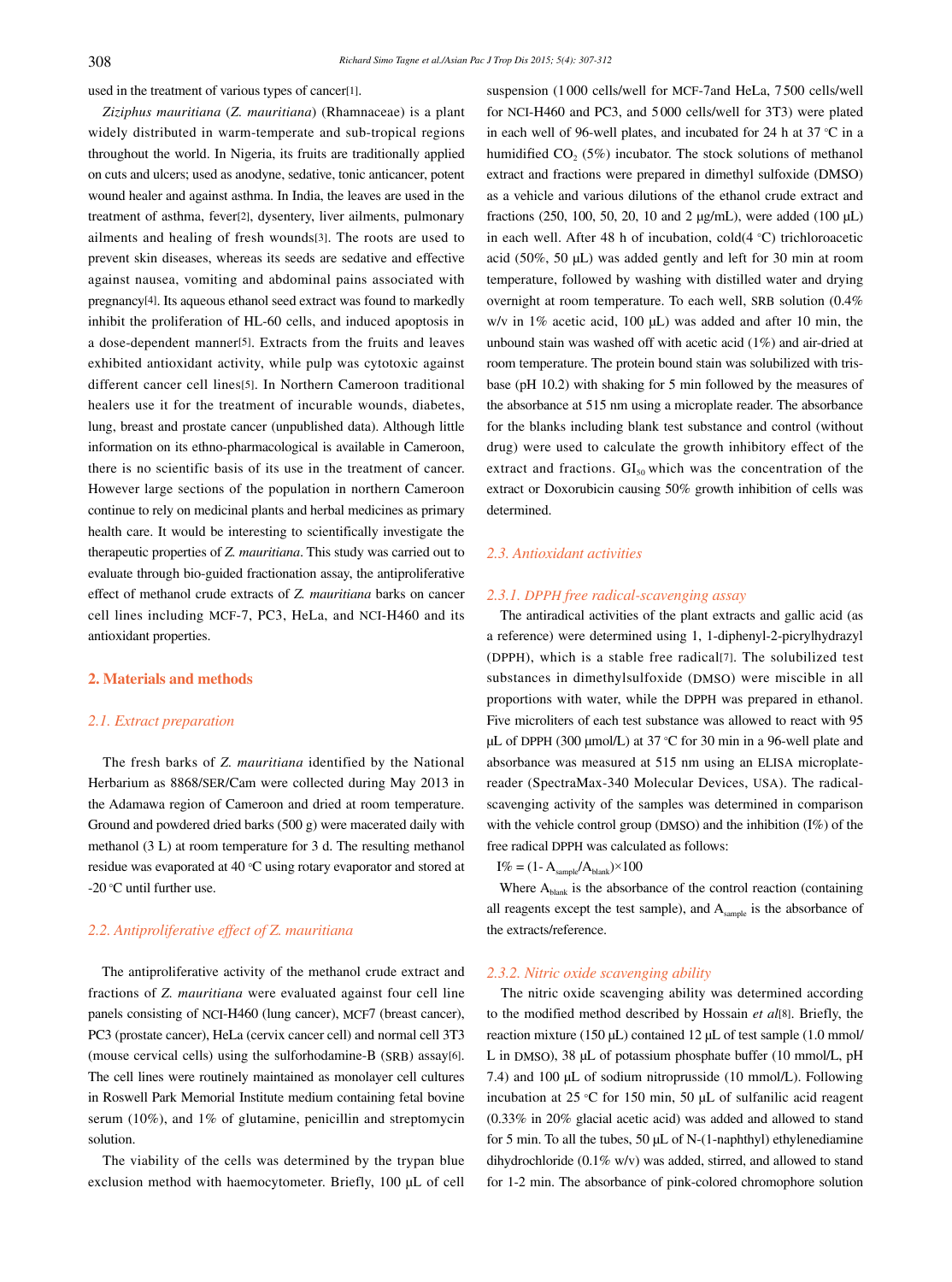was measured at 546 nm against the corresponding blank solution (DMSO) using ascorbic acid as the positive control.

 The radical scavenging activity (RSA) was calculated according to the following equation:

 $%$ RSA= (1- A<sub>sample</sub>/A<sub>blank</sub>)×100

Where  $A<sub>blank</sub>$  is the absorbance of the control reaction (containing all reagents except the test sample), and  $A_{sample}$  is the absorbance of the extracts/reference.

# *2.4. Evaluation of the effect of Z. mauritiana on cell cycle*

About  $10^6$  cells/well were plated into six-well plates for 24 h to allow monolayer formation, followed by treatment with the plant sample (1, 3.5 and 25 µg/mL) or doxorubicin (3.5 µg/mL). After 48 h, cells were harvested using trypsin and re-suspended in phosphate buffered saline. After centrifugation (800 r/min) for 5 min, cold 70% ethanol was carefully added drop-wise carefully, while vortexing to avoid aggregation. The mixture obtained was kept at 4 °C for at least 12 h. After washing the cells twice with phosphate buffered saline, 10 µL of ribonuclease-A (100 units/mL) was introduced and incubated for 30 min at 37 °C in water bath. Propidium iodide (150 µL, 20 µg/mL) was added and the mixture was incubated for 30 min at room temperature. The stained cells were analyzed by flow cytometry (FACScalibur, Becton Dickinson, USA) and DNA content was quantified by using FlowJo software.

# *2.5. Fractionation and bio-guided isolation of methanol extract*

 Methanol extracts of *Z. mauritiana* dried barks (150 g) were suspended in distilled water (500 mL) and separated into fractions using separator funnel and solvents in increasing order of polarity *i.e*. hexane (9 L), dichloromethane (9 L), ethyl acetate (9 L), *n*-butanol (4.5 L) and methanol (2 L).

 Dichloromethane and ethyl acetate fractions were subjected to further purification since they demonstrated highest antiproliferative and antioxidant activities. The thin layer chromatography (TLC) profile of these two fractions gave different profiles. The dichloromethane fraction (10.74 g) was subjected to bioassayguided fractionation by column chromatography with hexane/ acetone in different percentage. Aliquots of 50 mL were collected and monitored by thin layer chromatography. Aliquots showing the same components were combined and were subjected to another colum chromatography, using the same solvent system in different percentage. Two compounds were isolated into compound 1 from fractions 1–6 (30 mg) and compound 2 from fractions 7–40 (170 mg).

 The ethyl acetate fraction (12.1 g) was subjected to bioassayguided fractionation by column chromatography with dichloromethane/methanol system following the same procedure as described with the dichloromethane fraction, and two major subfractions containing slight impurity: fractions 7–16 (230 mg) and fractions 17–30 (385 mg) were obtained. HPLC technique was used to enhance the purification and obtain compound 3 and 4.

### *2.6. Statistical analysis*

 The data from biological assays were subjected to the One-way ANOVA procedures which were presented as mean±SEM (standard error of the mean). The Dunnett test was used to compare means. *P*<0.01 was considered significant.

## **3. Results**

# *3.1. Antiproliferative activity of methanol extract of Z. mauritiana*

 Table 1 shows the effect of methanol crude extract and fractions of *Z. mauritiana* against four malignant cell lines: NCI-H460 (lung cancer), MCF7 (breast cancer), PC3 (prostate cancer), HeLa (uterus cancer) and normal cell 3T3 (mousse cervical cells) using a SRB assay. After 48 h of treatment, the plant extracts exhibited inhibitory effects against tumor cell growth at varying efficacies and selectivity. The lowest  $GI<sub>50</sub>$  values (corresponding to the most antiproliferative substances) were obtained with NCI H460 and MCF-7 cell lines whereas PC3 and HeLa showed moderate activity (Table 1).

### **Table 1**

Antiproliferative effects of crude methanol extract and fractions of *Z. mauritiana* and doxorubicin on NCI H460, MCF-7, PC3, Hela and 3T3 cells.

| Sample           | Antiproliferative activity $(GI50, \mu g/mL)$ |                                   |                              |                                                  |                 |
|------------------|-----------------------------------------------|-----------------------------------|------------------------------|--------------------------------------------------|-----------------|
|                  | <b>NCI H460</b>                               | $MCF-7$                           | 3T3                          | Hela                                             | PC <sub>3</sub> |
| Doxorubicin      | $0.020 \pm 0.001$                             | $0.22 + 0.05$                     | $0.70 \pm 0.19$              | $0.62 \pm 0.15$                                  | $0.29 \pm 0.12$ |
| Methanol extract | $16.000 \pm 0.590$                            | $29.00 \pm 0.90$                  |                              | $42.53\pm0.48$ 37.10 $\pm$ 0.47 39.87 $\pm$ 0.19 |                 |
| Hexane fraction  | $18.000 \pm 0.940$                            | $96.00 \pm 0.01$                  | $66.00 \pm 0.93$             | <b>NT</b>                                        | <b>NT</b>       |
| Dichloromethane  | $3.800 \pm 0.508$                             |                                   | $5.00\pm0.88$ $54.00\pm0.99$ | <b>NT</b>                                        | NT              |
| fraction         |                                               |                                   |                              |                                                  |                 |
| Ethyl acetate    | $20.000 \pm 1.110$                            | $16.00 \pm 2.17$                  | $46.00 \pm 1.44$             | <b>NT</b>                                        | NT              |
| fraction         |                                               |                                   |                              |                                                  |                 |
| $n$ -Butanol     | $18.000 \pm 0.056$                            | $21.00+0.60$                      | $36.00 \pm 0.36$             | <b>NT</b>                                        | <b>NT</b>       |
| fraction         |                                               |                                   |                              |                                                  |                 |
| Methanol         | $16.000 \pm 0.482$                            | $27.00 \pm 0.72$ 52.00 $\pm 0.25$ |                              | <b>NT</b>                                        | <b>NT</b>       |
| fraction         |                                               |                                   |                              |                                                  |                 |

Data are presented as mean±SEM. NT: Not tested.

 All fractions, except hexane, were active against MCF-7 and NCI-H460 cells. Furthermore, the growth of 3T3 was inhibited moderately compared to cancer cell lines. Of all these tested fractions, dichloromethane fraction showed the greatest antiproliferative effect on MCF-7 and NCI-H460 cells (Table 1). Although this activity was observed, the inhibitory effect of this methanol crude extract and fractions of *Z. mauritiana* was lower compared to that shown by doxorubicin (Table 1).

# *3.2. Antioxidant activity of crude methanol extract and fractions of Z. mauritiana methanol extract*

 Table 2 shows the antioxidant effect of methanol crude extract and fractions of *Z. mauritiana* evaluated using two different tests (DPPH and nitric oxide radical scavenging ability).

The obtained results revealed that, for the DPPH method, the lowest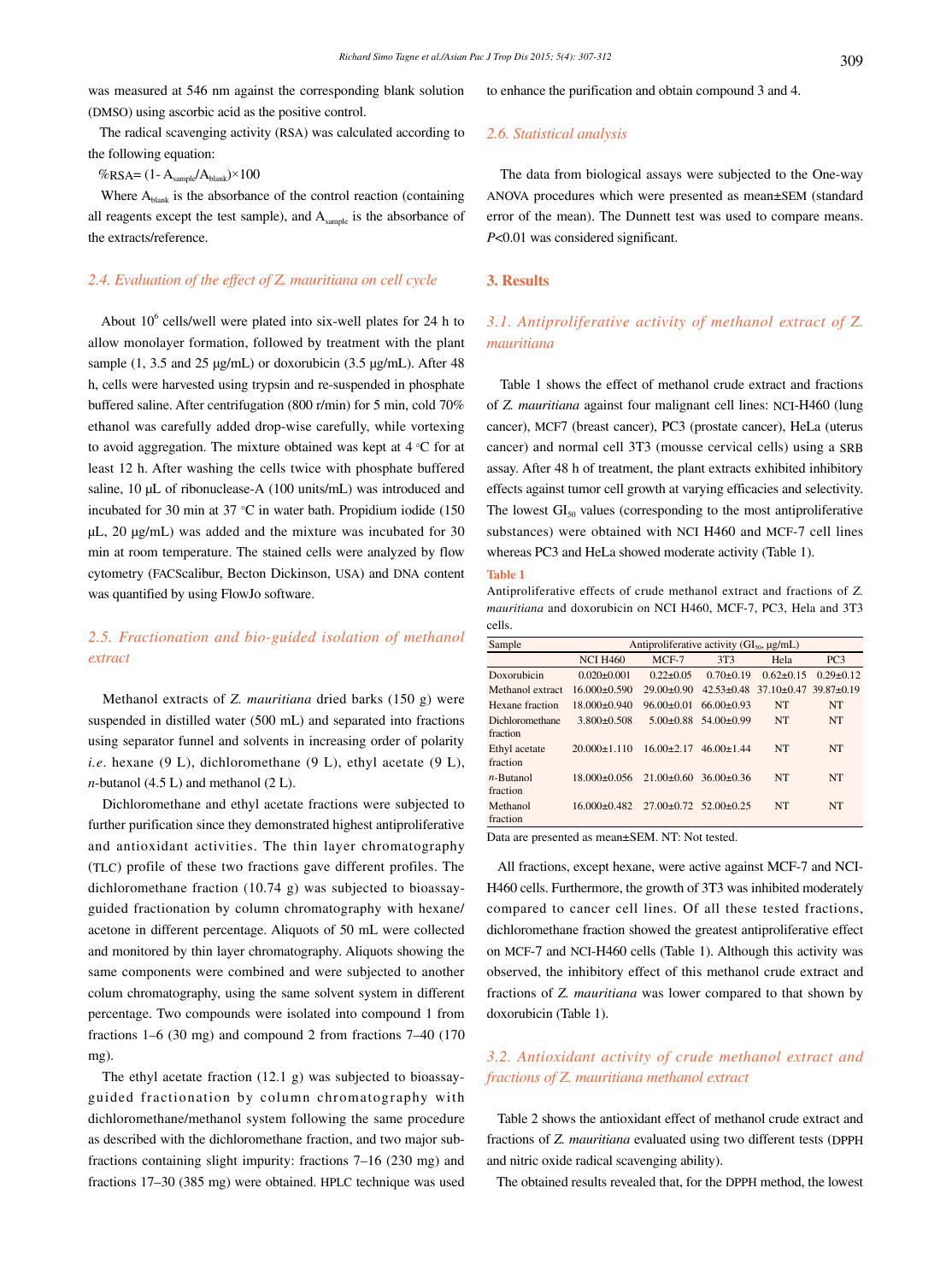area values corresponding to the most antioxidant substances were found for the methanol crude extract, ethyl acetate, *n*-butanol and methanol fractions. The hexane and dichloromethane fractions were found to be inactive. However, although the methanol extract and fractions showed more antioxidant activity than that of the positive control (gallic acid), the highest value was observed with ethyl acetate fraction (IC<sub>50</sub>: 14.600 $\pm$ 0.294 µg/mL).

 Nitric oxide radical scavenging ability test of the crude methanol extract, dichloromethane, ethyl acetate, *n*-butanol and methanol fractions of *Z. mauritiana* showed weaker activities as compared to ascorbic acid (the positive control) while the hexane fraction was found to be inactive.

### **Table 2**

Antioxidant effects of crude methanol extract and fractions of *Z. mauritiana*.

|                          | Antioxidant $(IC_{50}, \mu g/mL)$ |                                                         |  |  |
|--------------------------|-----------------------------------|---------------------------------------------------------|--|--|
| Sample                   |                                   | DPPH radical scavenging Nitric oxide radical scavenging |  |  |
|                          | ability                           | ability                                                 |  |  |
| Methanol extract         | $19.05 \pm 0.50$                  | $361.0 \pm 3.0$                                         |  |  |
| Hexane fraction          | <b>NA</b>                         | <b>NA</b>                                               |  |  |
| Dichlorométhane fraction | $274.70 \pm 3.75$                 | $235.0 \pm 3.0$                                         |  |  |
| Ethyl acetate fraction   | $14.60 \pm 0.29$ **               | $264.0 \pm 0.3$                                         |  |  |
| $n$ -Butanol fraction    | $16.70 \pm 0.40$ <sup>**</sup>    | $299.0 \pm 3.0$                                         |  |  |
| Methanol fraction        | $17.00 \pm 0.80$ <sup>**</sup>    | $306.0 \pm 2.5$                                         |  |  |
| Gallic acid              | $22.67 \pm 0.40$                  | $108.0 \pm 2.0$                                         |  |  |

NA: Not active. The standards are gallic acid for DPPH radical scavenging ability and ascorbic acid for nitric oxide radical scavenging ability. Data are presented as mean±SEM. \*\*: *P*<0.01.

# *3.3. Effect of dichloromethane fraction on cell cycle*

 The effect of dichloromethane fraction of *Z. mauritiana* on cell cycle progression was determined by flow cytometry method. NCI H460 (Figure 1) cells treated with various concentrations (Figure 1) of dichloromethane fraction of *Z. mauritiana*, showed S-phase arrest by increasing the population of S by  $14\%$  at  $GI<sub>50</sub>$  value compared to that of the untreated control (Figure 1). The treatment of the same cell with the positive control compound (doxorubicin) showed arrested G2-M by increasing the population of G2-M by 23% compared to that of the untreated control.



**Figure 1.** Effect of dichloromethane fraction of crude methanolic extract of *Z. mauritiana* on the cell cycle of NCI-H460 in various treatment doses. The concentrations of 25, 3.8 and 1  $\mu$ g/mL are GI<sub>75</sub>, GI<sub>50</sub> and GI<sub>25</sub>, respectively. \*\*: *P*<0.01.

 MCF-7 cells treated with various concentrations of dichloromethane fraction of *Z. mauritiana* showed G2-M arrest by increasing the population of G2-M phase by  $37\%$  at  $GI<sub>50</sub>$ , while doxorubicin also showed G2-M arrest by increasing the population of G2-M phase by 36% compared to that of the untreated control (Figure 2).



**Figure 2.** Effect of dichloromethane fraction of crude methanolic extract of *Z. mauritiana* on the cell cycle of MCF-7 according to various treatment doses.

The concentrations of 25, 5, and 1  $\mu$ g/mL are GI<sub>75</sub>, GI<sub>50</sub> and GI<sub>25</sub>, respectively. \*\*: *P*<0.01.

# *3.4. Identification of the isolated compounds*

 The isolated compounds from *Z. mauritiana* were identified by the comparison of their spectral data with published values and were confirmed by comparing with authentic samples. Two compounds, isolated from dichloromethane fraction were identified as lupeol (compound 1), betulinic acid (compound 2), while two others, isolated from ethyl acetate fraction were identified as catechin (compound 3) and epigallocatechin (compound 4).

# **4. Discussion**

 The aim of this work was to investigate the anticancer potential of *Z. mauritiana* (bark), used by traditional healers in northern Cameroon for the treatment of some cancers. The screening of methanol crude extracts of *Z. mauritiana* bark was done for its antiproliferative activity against four malignant cell lines: NCI-H460, MCF7, PC3, HeLa and one normal cell 3T3 using an SRB assay. After 48 h of treatment with the methanol extract, it appeared that its antiproliferative activity was more effective against NCI H460 followed by MCF-7 breast cancer as oppose to PC3 and HeLa. The methanol crude extract was partitioned in hexane, dichloromethane, ethyl acetate, butanol and methanol and each fraction was submitted to the anticancer test. All the fractions (except hexane fraction which is generally rich in non-polar compounds) showed antiproliferative effects against NCI H460 and MCF-7, and greatest sensitivity was observed with dichloromethane fraction (Table 1).

 *Z. mauritiana* has been shown to be rich in biologically active compounds such as triterpenes, cyclopeptide alkaloids and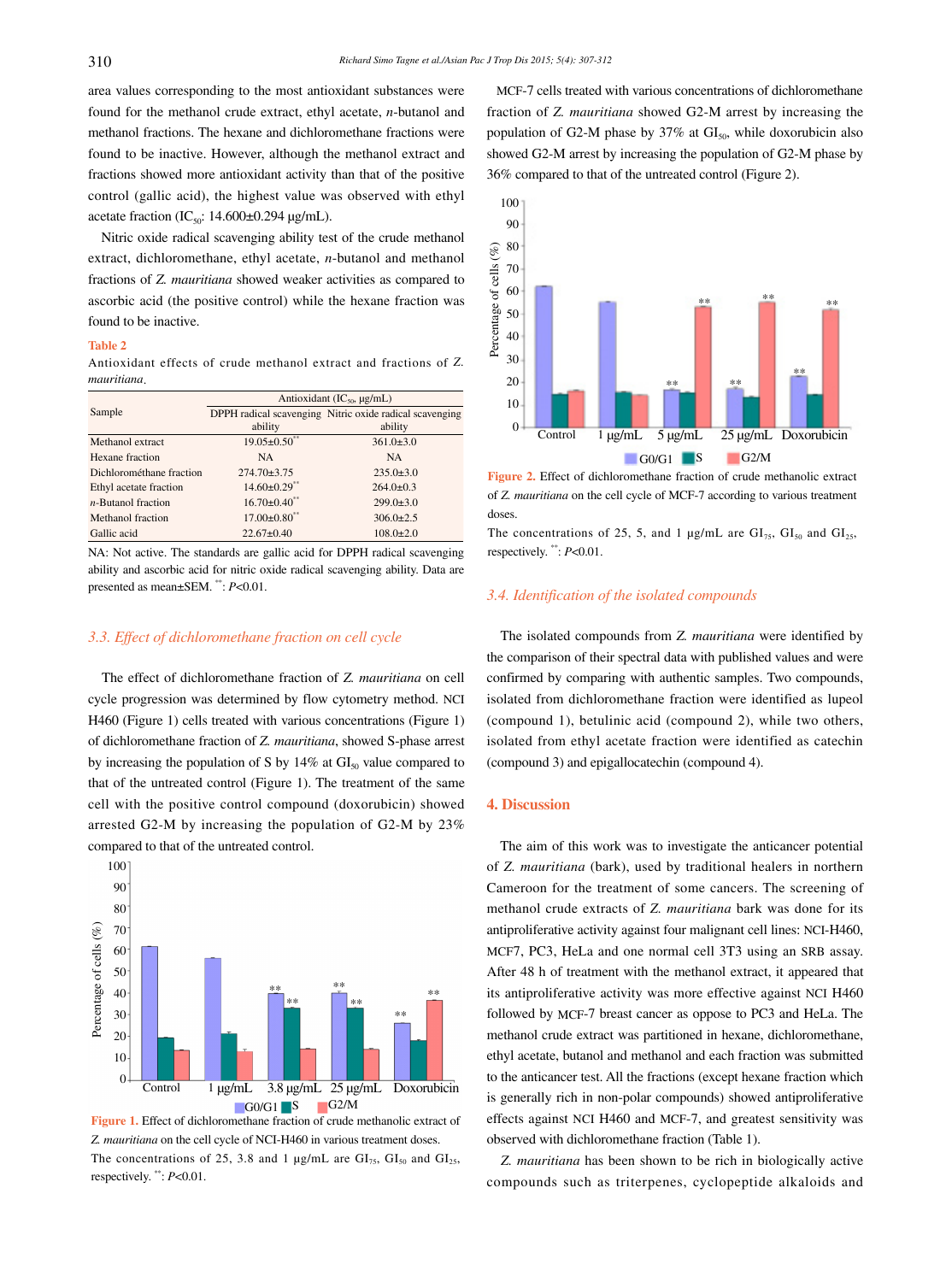flavonoids and exhibits inhibitory effects on histamine release, cyclooxigenase-1&2, activation of choline acetyl transferase activity[9], cytotoxic activity[5], and immunological adjuvant activity[9]. This immunological action of some constituent of *Z. mauritiana* can indirectly help in cancer cell proliferation through the activation of tumor associated macrophages and induction of apoptosis in tumor cells[10]. The antiproliferative effect of the crude methanol extract and fractions of *Z. mauritiana* on the above selected cancer cell lines, may be explained by a synergic effect of some of its constituents.

 The observation of cancerous cell-death is a bioassay model that indicates the potential of a tested extract or compound to inhibit the progression of cancer. The progression of cell proliferation is halted by the arrest of the cell division cycle at one of the phases (G0/G1, S or G2/M phases) in the cell division cycle. The arrest is mainly triggered by the irreparable or repairable damage in the cell's DNA. In case of an irreparable DNA damage, the cell death pathways are triggered. The cell death could either be apoptotic or necrotic[11]. Thus in our study, the S arrest of NCI H460 (Figure 1) and G2-M arrest of MCF-7 (Figure 2) could probably be one of the mechanisms used by the extract or fractions in inhibiting proliferation of cancer cells.

 It was reported that plant-derived extracts showing cytotoxicity toward tumor cells could contain antioxidant activity[12]. In this study, DPPH radical scavenging activity of the tested extract and fractions increase compared to that of gallic acid (a phenolic compound which acts as an antioxidant and helps to protect our cells against oxidative damage). Compounds with antioxidants activity may function as free radical scavengers, form complexes with pro-oxidants metals, reducing agents, and quenchers of singleoxygen formation or reactive oxygen species, thereby protecting the body from degenerative diseases such as cancer. The reactive oxygen species are harmful by-products generated either during normal cellular metabolism or from toxic insult. They lead to a state of oxidative stress that contributes to the pathogenesis of some human diseases by damaging lipids, proteins and DNA[13]. The exhibition of high DPPH radical scavenging activity found in crude methanol extract and its fractions could be attributed to the phenolic compounds present in this plant.

 In order to elucidate the active principle responsible for the antioxidant and antiproliferative activities of *Z. mauritiana* methanol extract, its dichloromethane and ethyl acetate fractions were subjected to an isolation procedure. One of the triterpenoid isolated from the dichloromethane fraction was found to be lupeol (compound 1) and the other was betulinic acid (compound 2). The ethyl acetate fractionation led to the isolation of catechin (compound 3) and epigallocatechin (compound 4). All of these isolated compounds have been found to have enormous biological activities.

 The antitumor and cytotoxicity activities of betulinic acid have been extensively studied on many cancer cell lines, primary tumor samples and xenograft mouse models. While initial reports suggested that betulinic acid was selectively cytotoxic against melanoma cell lines[14], its anticancer activity recorded against other types of human cancers including neuroblastoma, glioblastoma, medulloblastoma, Ewing sarcoma, leukemia as well as several carcinoma, *i.e*. head and neck, colon, breast, hepatocellular, lung, prostate, renal cell, ovary or cervix[15]. The molecular mechanism of betulinic acid-mediated antitumor activity is based on its ability to trigger the mitochondrial pathway of apoptosis in cancer cells. The apoptosis pathway is triggered by activation of the mitochondrial pathway, induction of mitochondrial outer membrane permeabilization or by modulation of NF-κB activity[16].

 Many researchers have revealed various important pharmacological activities of lupeol *in vitro* and *in vivo*, including anti-inflammatory, anti-microbial, anti-protozoal, anti-tumor and anti-angiogenic[17]. Lupeol has been reported to inhibit growth and induce apoptosis in pancreatic cancers, while G2/M cell cycle arrested cancer cells by inhibiting the cyclin regulated signaling pathway[18].

 Catechin and epigallocatechin are two natural antioxidant compounds belonging to the flavonoid group of plant polyphenols. Catechin can scavenge superoxide and hydroxyl radicals, as well as the DPPH radical[19], peroxyl radicals[20], nitric oxide and peroxynitrite by preventing the nitration of tyrosine[21]. Catechins chelate metal ions such as copper (II) and iron (III) to form inactive complexes and prevent the generation of potentially damaging free radicals[22]. Another mechanism by which the catechins exert their antioxidant effects is through the ultra-rapid electron transfer from catechins to reactive oxygen species-induced radical sites on DNA[23].

 Overall, this study showed that extracts of *Z. mauritiana* may be used as a chemoprevention agent because of its antioxidant effect or in the treatment of cancer due to its antiproliferative effect on cancer cell lines (NCI-H460 and MCF-7). The use of animal models would be beneficial for improving the understanding of the pharmacological actions of this plant and its active compounds.

# **Conflict of interest statement**

The authors declare that there is no conflict of interest.

### **Acknowledgements**

 The authors gratefully acknowledge TWAS-ICCBS-2012 fellowships program for financial support, through grant number: 3240269308, and the collaborators for their technical assistance.

# **Comments**

### *Background*

 This is an interesting investigation concerning the potential anticancer properties of methanol extracts of *Z. mauritiana* barks, used in traditional medicine in Cameroon. The development of new